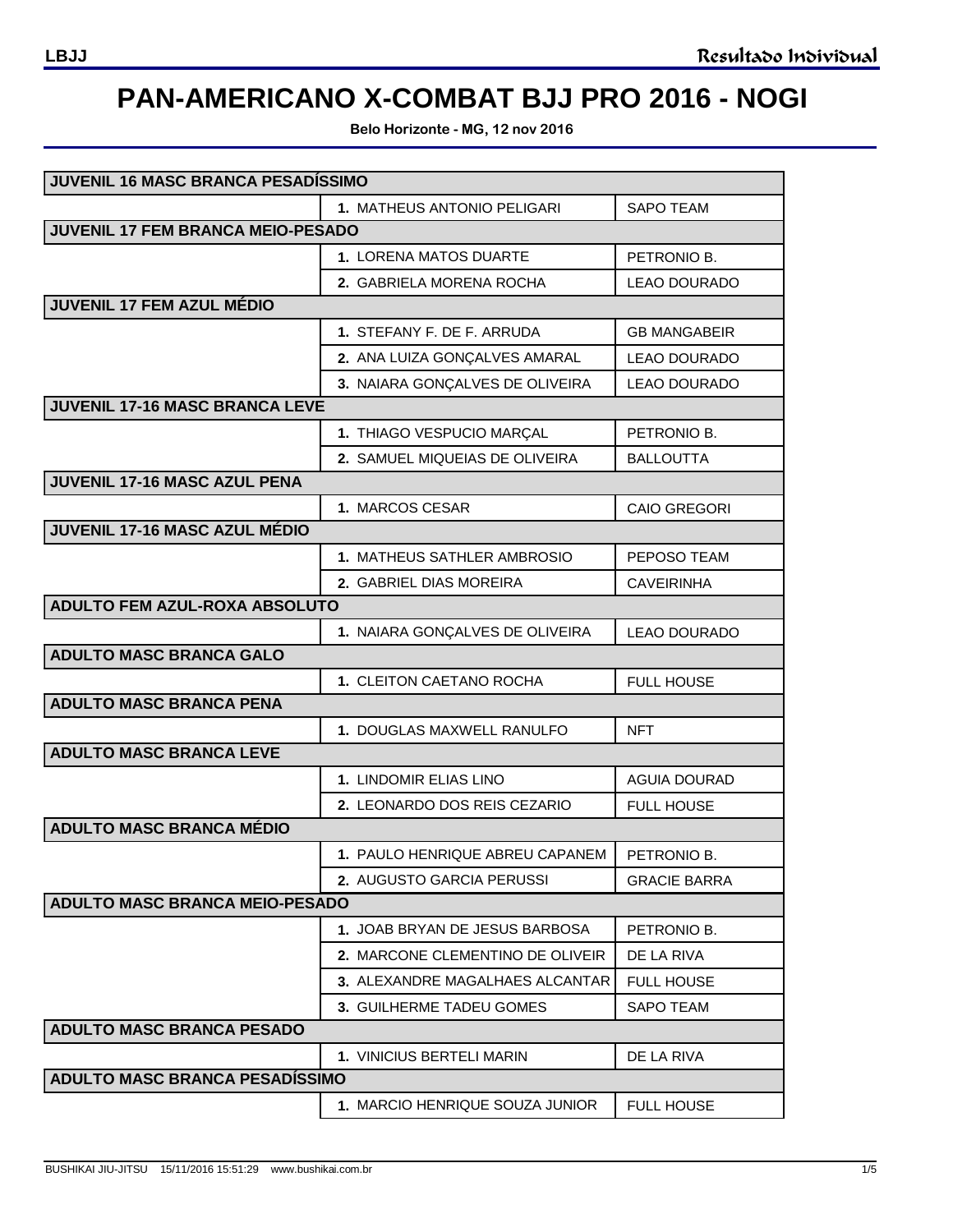| ADULTO MASC BRANCA ABSOLUTO          |                                      |                     |  |  |
|--------------------------------------|--------------------------------------|---------------------|--|--|
|                                      | 1. MARCONE CLEMENTINO DE OLIVEIR     | DE LA RIVA          |  |  |
| <b>ADULTO MASC AZUL PLUMA</b>        |                                      |                     |  |  |
|                                      | 1. VINY SABOYA DE ALMEIDA COSTA      | <b>ZENITH</b>       |  |  |
| <b>ADULTO MASC AZUL PENA</b>         |                                      |                     |  |  |
|                                      | <b>1. CAIO CESAR SILVESTRINI</b>     | <b>BH BROTHERS</b>  |  |  |
|                                      | 2. FELIPE AUGUSTO SANTANNA DE CA     | <b>BH BROTHERS</b>  |  |  |
|                                      | 3. RAFAEL DINIZ MELO M:              | <b>GB MANGABEIR</b> |  |  |
|                                      | 3. STANLEY ARAUJO LACERDA            | <b>ANDRADE TEAM</b> |  |  |
| <b>ADULTO MASC AZUL LEVE</b>         |                                      |                     |  |  |
|                                      | 1. BRUNO ESTACIO DAMASCENO           | <b>AGUIA DOURAD</b> |  |  |
|                                      | <b>2. IVANIR LUIZ DA SILVA JR</b>    | <b>FLAVIO REIS</b>  |  |  |
| <b>ADULTO MASC AZUL MÉDIO</b>        |                                      |                     |  |  |
|                                      | 1. NEO CICERO DE JESUS BARBOSA       | PETRONIO B.         |  |  |
|                                      | 2. HENRIQUE SILVESTRE SOUZA          | CAIO GREGORI        |  |  |
|                                      | 3. RENATO DO RAMO DE AZEVEDO         | <b>SPIRIT FIGHT</b> |  |  |
| <b>ADULTO MASC AZUL MEIO-PESADO</b>  |                                      |                     |  |  |
|                                      | 1. BRENO MOSCI                       | <b>GB BH</b>        |  |  |
|                                      | 2. WALLACE DA SILVA FOLLY DE SOUZ    | <b>SPIRIT FIGHT</b> |  |  |
| <b>ADULTO MASC AZUL ABSOLUTO</b>     |                                      |                     |  |  |
|                                      | 1.NEO CICERO DE JESUS BARBOSA        | PETRONIO B.         |  |  |
|                                      | 2. BRENO MOSCI                       | <b>GB BH</b>        |  |  |
|                                      | 3. RENAN BRITO PRAXEDES              | HE-MAN              |  |  |
|                                      | 3. VINY SABOYA DE ALMEIDA COSTA      | <b>ZENITH</b>       |  |  |
| <b>ADULTO MASC ROXA PENA</b>         |                                      |                     |  |  |
|                                      | <b>1. ADEILSON OLIVEIRA DA SILVA</b> | PETRONIO B.         |  |  |
|                                      | 2. ADRIANO REIS                      | <b>ESPORTETODOS</b> |  |  |
| <b>ADULTO MASC ROXA LEVE</b>         |                                      |                     |  |  |
|                                      | 1. CARLOS AUGUSTOS GOMES DE OLI      | <b>CAIO GREGORI</b> |  |  |
|                                      | 2. DIEGO MELO DE OLIVEIRA            | <b>SPIRIT FIGHT</b> |  |  |
| <b>ADULTO MASC ROXA MEIO-PESADO</b>  |                                      |                     |  |  |
|                                      | 1. PEDRO ANTONIO RIBEIRO DAYRELL     | <b>GB BH</b>        |  |  |
| <b>ADULTO MASC ROXA PESADO</b>       |                                      |                     |  |  |
|                                      | 1. JOAO HENRIQUE MATOS TRANCOSO      | YAMASAKI            |  |  |
| <b>ADULTO MASC ROXA SUPER-PESADO</b> |                                      |                     |  |  |
|                                      | 1. ALBERTO BARBOSA SOUSA VITORIO     | <b>MONTIJO</b>      |  |  |
| <b>ADULTO MASC ROXA PESADISSIMO</b>  |                                      |                     |  |  |
|                                      | 1. SAMUEL TOMAZ ALVES MOTA           | <b>SHOFAR</b>       |  |  |
|                                      | 2. DANIEL VIEIRA VIDAL               | <b>BENGALAO</b>     |  |  |
|                                      |                                      |                     |  |  |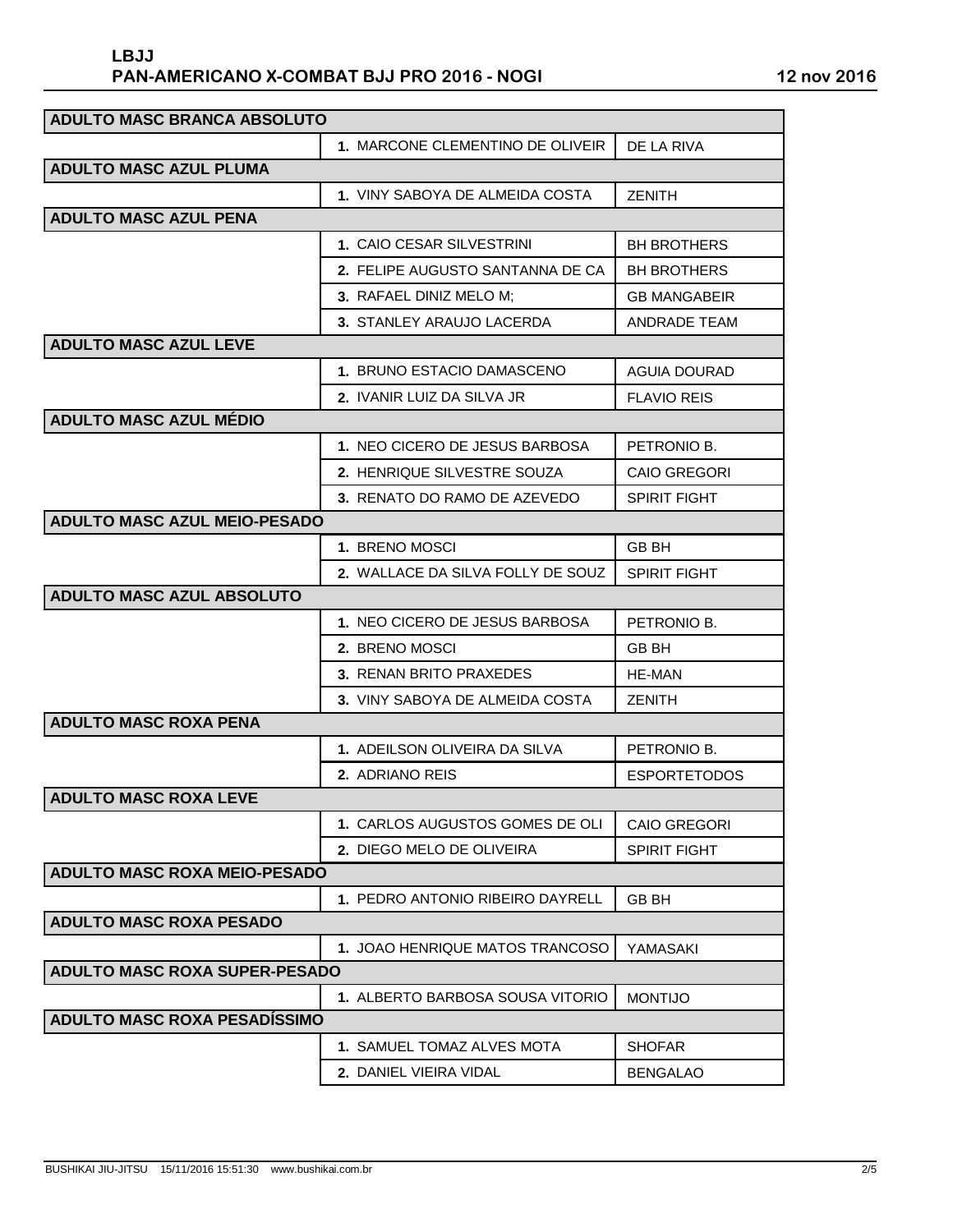## **PAN-AMERICANO X-COMBAT BJJ PRO 2016 - NOGI 12 nov 2016 LBJJ**

| <b>ADULTO MASC ROXA ABSOLUTO</b>         |                                          |                     |  |  |
|------------------------------------------|------------------------------------------|---------------------|--|--|
|                                          | <b>1. SAMUEL TOMAZ ALVES MOTA</b>        | <b>SHOFAR</b>       |  |  |
|                                          | <b>2. ALBERTO BARBOSA SOUSA VITORIO</b>  | <b>MONTIJO</b>      |  |  |
| <b>ADULTO MASC MARROM PENA</b>           |                                          |                     |  |  |
|                                          | <b>1. SAMUEL ANICIO LIRA</b>             | <b>ANDRADE TEAM</b> |  |  |
| <b>ADULTO MASC MARROM LEVE</b>           |                                          |                     |  |  |
|                                          | 1. THALES DE OLIVEIRA SANTOS             | <b>FLAVIO REIS</b>  |  |  |
| <b>ADULTO MASC MARROM MEIO-PESADO</b>    |                                          |                     |  |  |
|                                          | <b>1. FELIPE RODRIGUES MAYNART</b>       | <b>NFT</b>          |  |  |
| <b>ADULTO MASC MARROM PESADO</b>         |                                          |                     |  |  |
|                                          | 1. DIEGO BORGES DA SILVA                 | <b>TAYSON TEAM</b>  |  |  |
| <b>ADULTO MASC MARROM SUPER-PESADO</b>   |                                          |                     |  |  |
|                                          | 1. MARK LENON T. PEREIR                  | GB BH               |  |  |
| <b>ADULTO MASC MARROM PESADÍSSIMO</b>    |                                          |                     |  |  |
|                                          | 1. ANTONIO DE SOUZA JR                   | <b>SPIRIT FIGHT</b> |  |  |
| <b>ADULTO MASC MARROM ABSOLUTO</b>       |                                          |                     |  |  |
|                                          | 1. THALES DE OLIVEIRA SANTOS             | <b>FLAVIO REIS</b>  |  |  |
|                                          | 2. MARK LENON T. PEREIR                  | <b>GB BH</b>        |  |  |
| <b>ADULTO MASC PRETA PENA</b>            |                                          |                     |  |  |
|                                          | 1. LEONIR IRINEU DE CASTRO               | PETRONIO B.         |  |  |
| <b>ADULTO MASC PRETA MÉDIO</b>           |                                          |                     |  |  |
|                                          | 1. PHILIP AUGUSTO DINIZ FRANCI           | <b>SAPO TEAM</b>    |  |  |
| <b>ADULTO MASC PRETA SUPER-PESADO</b>    |                                          |                     |  |  |
|                                          | 1. ANDRE MUNIZ DE AGUIAR                 | <b>TFT</b>          |  |  |
|                                          | <b>2. AUGUSTO SANTOS LESSA</b>           | DE LA RIVA          |  |  |
| <b>ADULTO MASC PRETA PESADÍSSIMO</b>     |                                          |                     |  |  |
|                                          | 1. MAURO BIAZOTO JUNIOR                  | <b>GRACIE BARRA</b> |  |  |
|                                          | 2. VINICIUS DE BARROS                    | <b>GRACIE BARRA</b> |  |  |
| <b>ADULTO MASC PRETA ABSOLUTO</b>        |                                          |                     |  |  |
|                                          | 1. ANDRE MUNIZ DE AGUIAR                 | TFT                 |  |  |
|                                          | <b>2. PHILIP AUGUSTO DINIZ FRANCI</b>    | SAPO TEAM           |  |  |
|                                          | 3. AUGUSTO SANTOS LESSA                  | DE LA RIVA          |  |  |
| <b>MASTER 01 MASC BRANCA LEVE</b>        |                                          |                     |  |  |
|                                          | 1. RODRIGO AMARAO DE CARVALHO            | <b>CAIO GREGORI</b> |  |  |
|                                          | <b>2. FRANCISCO DE ASSIS MARTINS COR</b> | PETRONIO B.         |  |  |
|                                          | 3. ERIC DOS SANTOS BARBOSA               | <b>BOSCO LIMMA</b>  |  |  |
| <b>MASTER 01 MASC BRANCA MEIO-PESADO</b> |                                          |                     |  |  |
|                                          | 1. LEONARDO MOREIRA DA SILVA             | <b>SAPO TEAM</b>    |  |  |
| <b>MASTER 01 MASC AZUL LEVE</b>          |                                          |                     |  |  |
|                                          | 1. ADAO SOUZA JUNIOR                     | LEAO DOURADO        |  |  |
| <b>MASTER 01 MASC AZUL MÉDIO</b>         |                                          |                     |  |  |
|                                          | 1. ELIEZER DE LIMA                       | <b>ALLIANCE</b>     |  |  |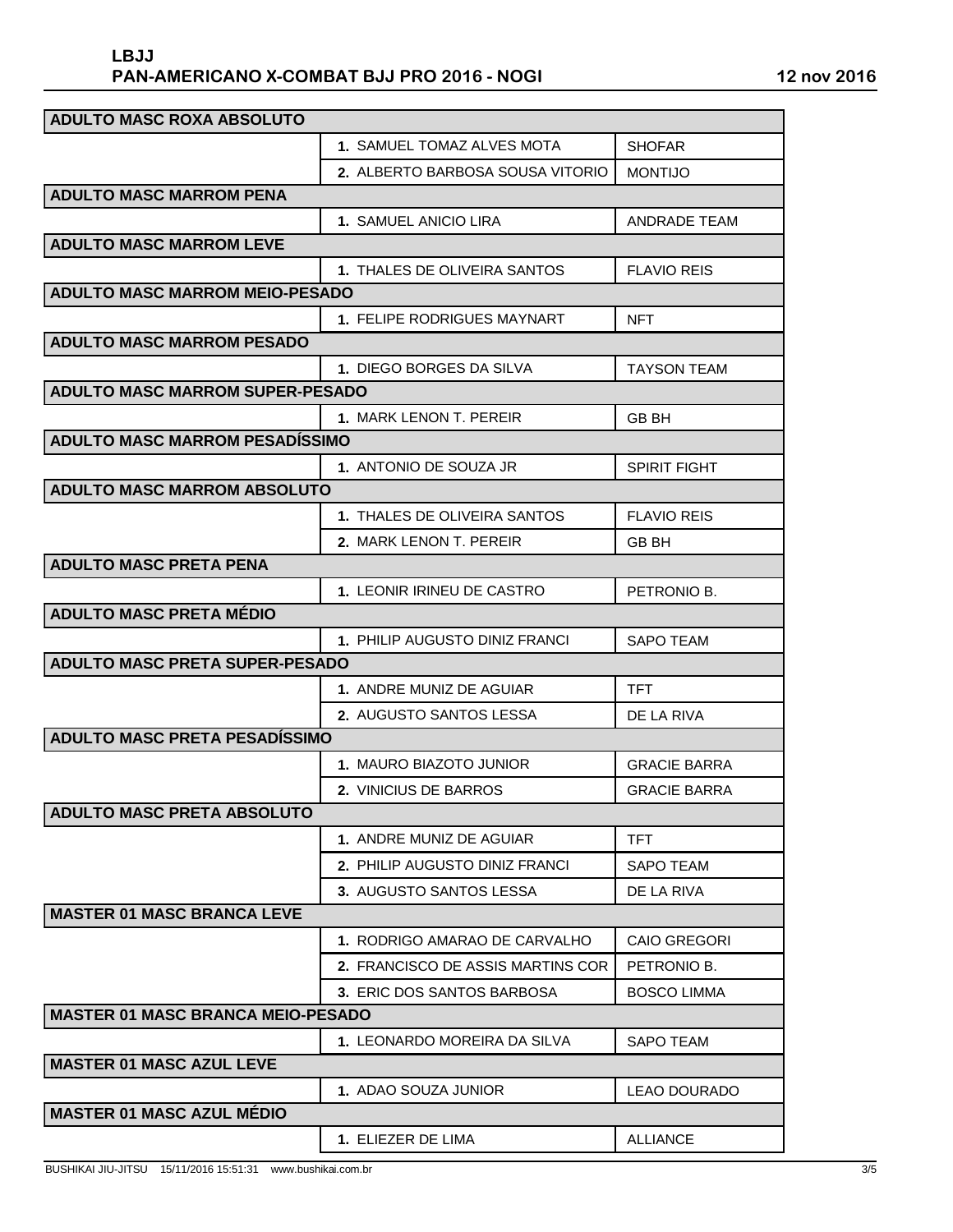## **PAN-AMERICANO X-COMBAT BJJ PRO 2016 - NOGI 12 nov 2016 LBJJ**

| <b>MASTER 01 MASC AZUL PESADO</b>        |                                   |                     |  |  |
|------------------------------------------|-----------------------------------|---------------------|--|--|
|                                          | 1. CARLOS RODRIGO GOMES DE OLIVE  | <b>BALLOUTTA</b>    |  |  |
| <b>MASTER 01 MASC AZUL PESADÍSSIMO</b>   |                                   |                     |  |  |
|                                          | 1. ANDRE AUGUSTO DE CARVALHO      | <b>ARAIDO TEAM</b>  |  |  |
|                                          | 2. MOISES MITRIONI FERREIRA       | CAVEIRINHA          |  |  |
| <b>MASTER 01 MASC ROXA LEVE</b>          |                                   |                     |  |  |
|                                          | 1. DANIEL ALEIXO MACHADO CORREA   | WB TEAM             |  |  |
|                                          | 2. ADILSON OLIVEIRA DA SILVA      | PETRONIO B.         |  |  |
| <b>MASTER 01 MASC ROXA MÉDIO</b>         |                                   |                     |  |  |
|                                          | 1. GILSON LEANDRO FERREIRA JR     | ANDRADE TEAM        |  |  |
|                                          | 2. RODRIGO LAUDARES SOUZA         | <b>AGUIA DOURAD</b> |  |  |
| <b>MASTER 01 MASC ROXA PESADO</b>        |                                   |                     |  |  |
|                                          | 1. WALISON VITOR DA SILVA         | <b>GRACIE BARRA</b> |  |  |
| <b>MASTER 01 MASC ROXA PESADISSIMO</b>   |                                   |                     |  |  |
|                                          | 1. EMILIO SOARES                  | <b>BH RHINOS</b>    |  |  |
| <b>MASTER 01 MASC MARROM PENA</b>        |                                   |                     |  |  |
|                                          | 1. MARCOS GUIMARAES TRINDADE      | PETRONIO B.         |  |  |
|                                          | 2. CARLOS EDUARDO OLIVEIRA SILVA  | <b>BLACK BELT</b>   |  |  |
| <b>MASTER 01 MASC MARROM LEVE</b>        |                                   |                     |  |  |
|                                          | 1. LEONARDO ANTUNES COSTA MARÇ    | <b>BALLOUTTA</b>    |  |  |
| <b>MASTER 01 MASC MARROM MEIO-PESADO</b> |                                   |                     |  |  |
|                                          | <b>1. MARCLEY RODRIGUES SOUSA</b> | <b>GB IPORA/GO</b>  |  |  |
|                                          | <b>2. LUIS ANTONIO CAETANO</b>    | PETRONIO B.         |  |  |
| <b>MASTER 01 MASC PRETA LEVE</b>         |                                   |                     |  |  |
|                                          | 1. HAROLDO HENRIQUE MONTIJO       | <b>MONTIJO</b>      |  |  |
|                                          | 2. BRUNO MARCELINO DE SOUZA       | WCL                 |  |  |
| <b>MASTER 01 MASC PRETA MEIO-PESADO</b>  |                                   |                     |  |  |
|                                          | 1. ALEX RIBEIRO GRAVINO           | LEAO DOURADO        |  |  |
|                                          | 2. FATIMO ALVES LIMA              | <b>SAPO TEAM</b>    |  |  |
| <b>MASTER 01 MASC PRETA PESADISSIMO</b>  |                                   |                     |  |  |
|                                          | 1. CESAR AUGUSTO CUNHA            | GB BH               |  |  |
|                                          | 2. MAURO BIAZOTO JUNIOR           | <b>GRACIE BARRA</b> |  |  |
|                                          | 3. VINICIUS DE BARROS             | <b>GRACIE BARRA</b> |  |  |
| <b>MASTER 02 MASC BRANCA PENA</b>        |                                   |                     |  |  |
|                                          | 1. WESLEY JOSE DA SILVA           | DE LA RIVA          |  |  |
| <b>MASTER 02 MASC AZUL PESADO</b>        |                                   |                     |  |  |
|                                          | 1. DENILSON LOPES DA SILVA        | ANDRADE TEAM        |  |  |
| <b>MASTER 02 MASC ROXA MEIO-PESADO</b>   |                                   |                     |  |  |
|                                          | 1. EDSON FERNANDES DOS SANTOS     | RIBEIRO JJ          |  |  |
| <b>MASTER 02 MASC MARROM MEIO-PESADO</b> |                                   |                     |  |  |
|                                          | 1. MARCLEY RODRIGUES SOUSA        | <b>GB IPORA/GO</b>  |  |  |